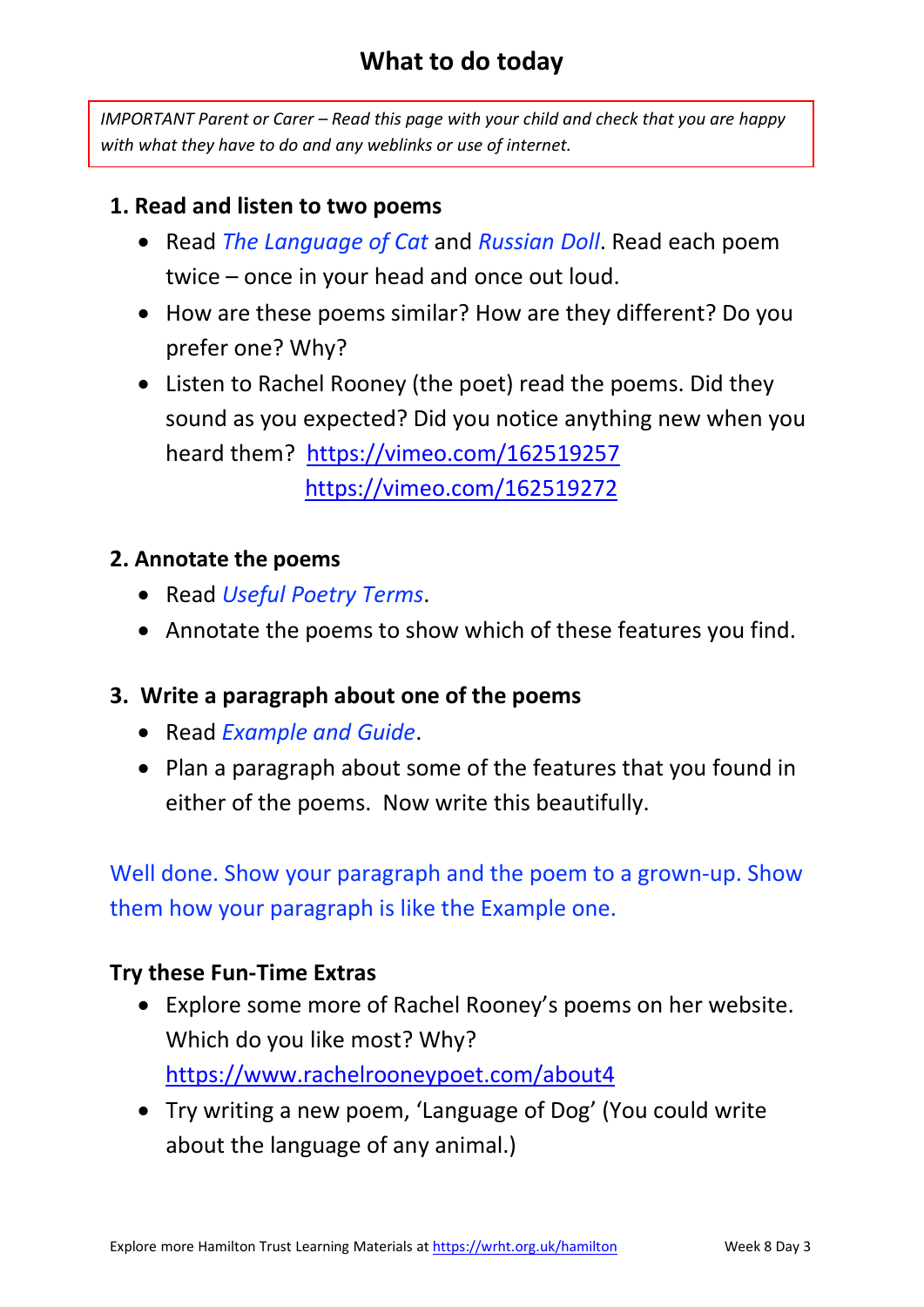## **The language of cat**

*Rachel Rooney*

Teach me the language of Cat; the slow-motion blink, that crystal stare, a tight-lipped purr and a wide-mouthed hiss. Let me walk with a saunter, nose in the air.

Teach my ears the way to ignore names that I'm called. May they only twitch to the distant shake of a boxful of biscuits, the clink of a fork on a china dish.

Teach me that vanishing trick where dents in cushions appear, and I'm missed. Show me the high-wire trip along fences To hideaway places, that no-one but me know exist.

Don't teach me Dog.

All eager to please; that slobbers, yaps and begs for a pat, that sits when told by its owner, that's led on a lead. No, not that. Teach me the language of Cat.



*p.10, The Language of Cat and other poems*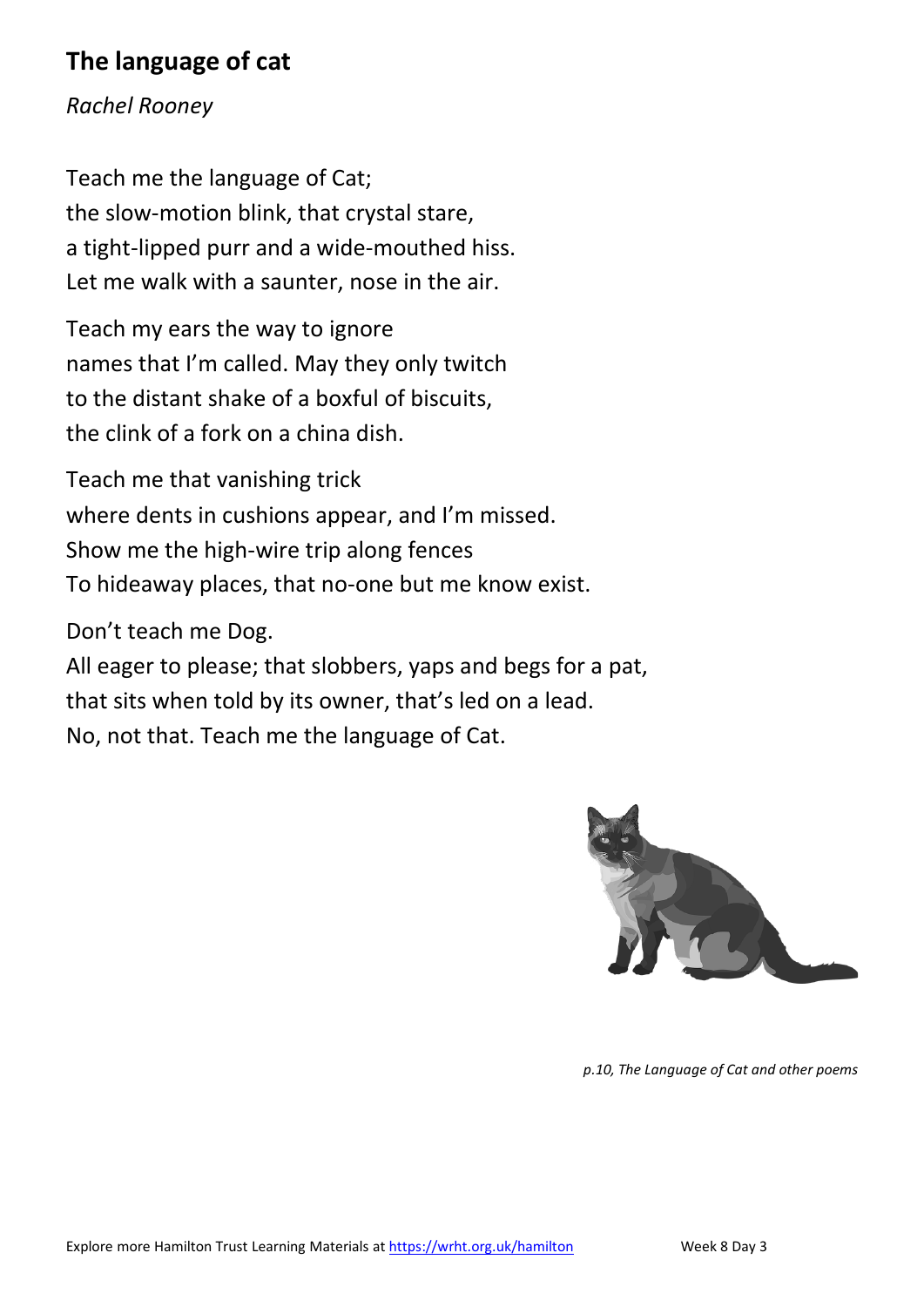## **Russian doll**

### *Rachel Rooney*

All you see is outside me: my painted smile, the rosy-posy shell, the fluttery eyes. A butter-won't-melt-in-my-mouth-type me.

But inside there's another me, bored till playtime. The wasting paper, daytime dreamer. A can't- be-bothered-sort-of me.

And inside there's another me, full of cheek. The quick, slick joker with a poking tongue. A class-clown-funny-one-of me

And inside there's another me who's smaller, scared. The scurrying, worrying, yes miss whisperer. A wouldn't-say-boo-to-a-goosey me

And inside there's another me, all cross and bothered. The scowling hot-head, stamping feet. A didn't-do-it-blameless me

And inside there's another me, forever jealous who never gets enough, compared. A grass-is-always-greener me

And deepest down, kept secretly a tiny, solid skittle doll. The girl that hides inside of me.



*p.22, The Language of Cat and other poems*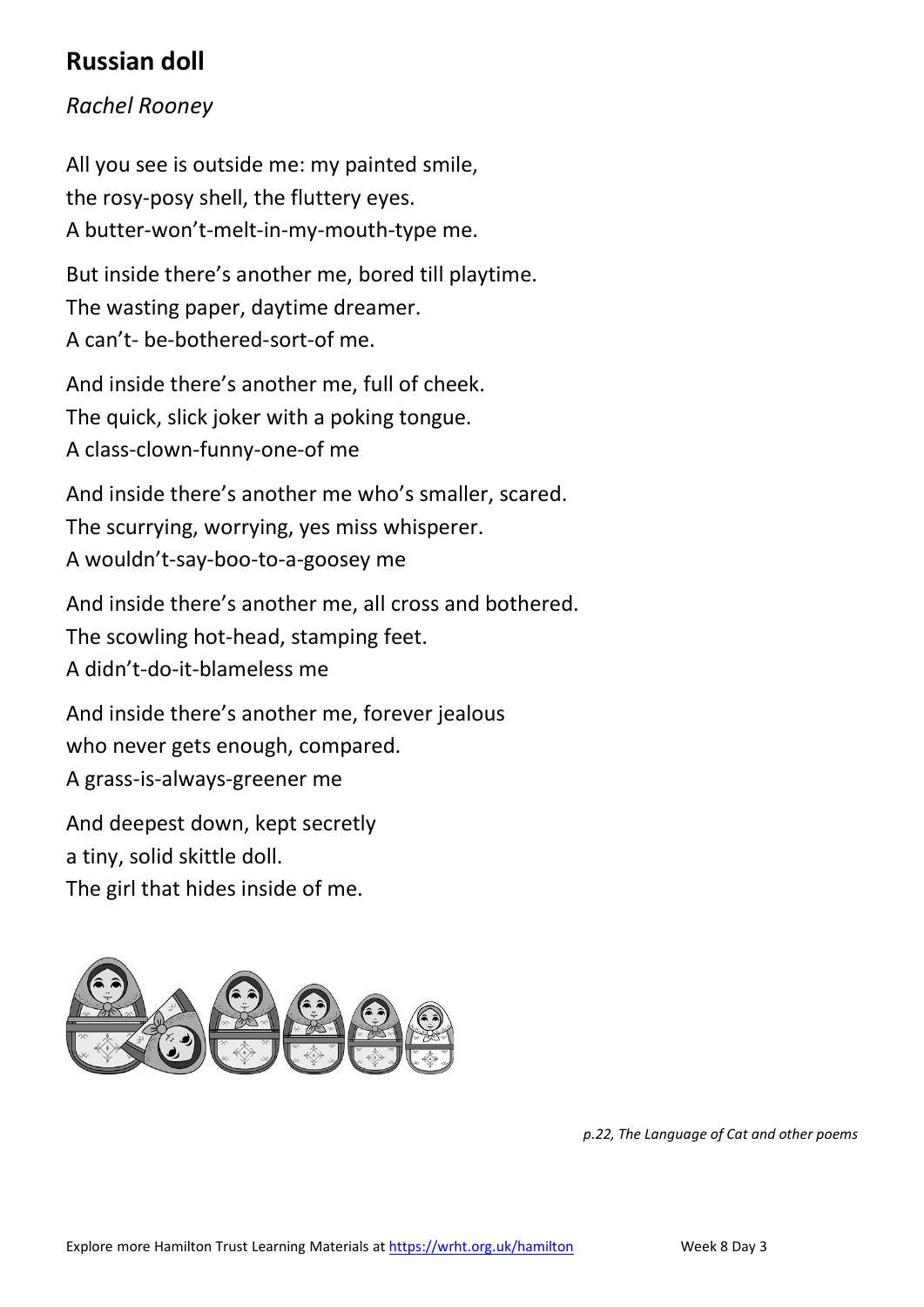# **Useful Poetry Terms**

- **Stanzas -** groups of lines a little like paragraphs
- **Rhythm -** the beat of a poem can be regular or irregular
- **Rhyme -** using words having the same end sound, can be the whole word or the last syllable *(cheese/please)*
- **Alliteration -** using words which begin with the same sound
- **Onomatopoeia -** words which make the sound they represent
- **Repetition** repeating words or phrases for effect in a refrain
- **Simile -** describing something, using 'as' or 'like'
- **Metaphor -** describing something as *being* something else
- **Narrative** telling a story
- **Choral** designed to be performed by more than one voice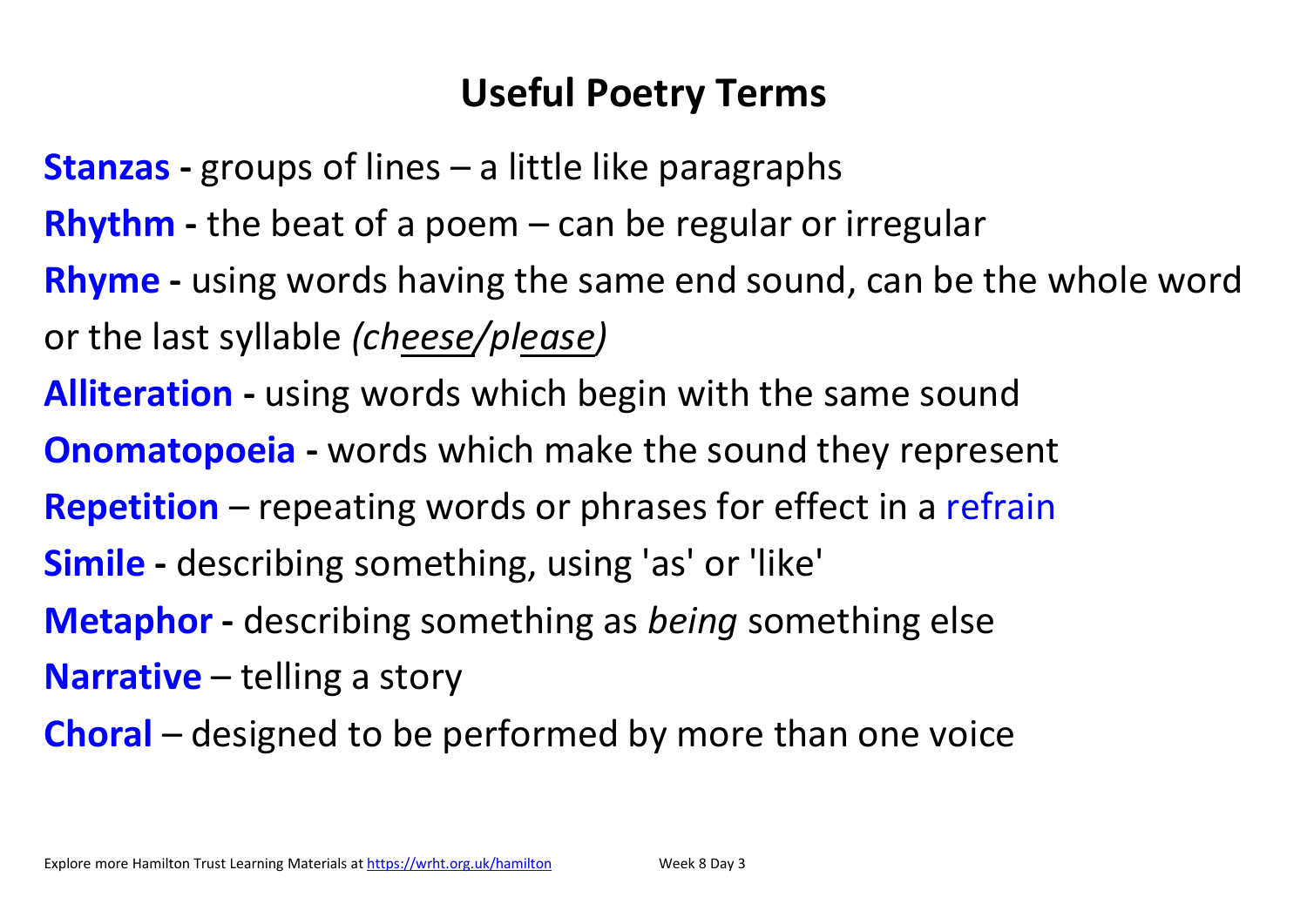## **Example and Guide**

In the poem, 'The language of cat' by Rachel Rooney, onomatopoeia is used to show the sound that the cat makes. A good example is, 'a tight-lipped purr and a wide-mouthed hiss'. I think the poet chose these words because when you say them you make the actual sounds that a cat makes so the listeners can imagine the cat. This makes it good for performance as you can say 'hiss' in an aggressive way and 'purr' softly like a cat would.